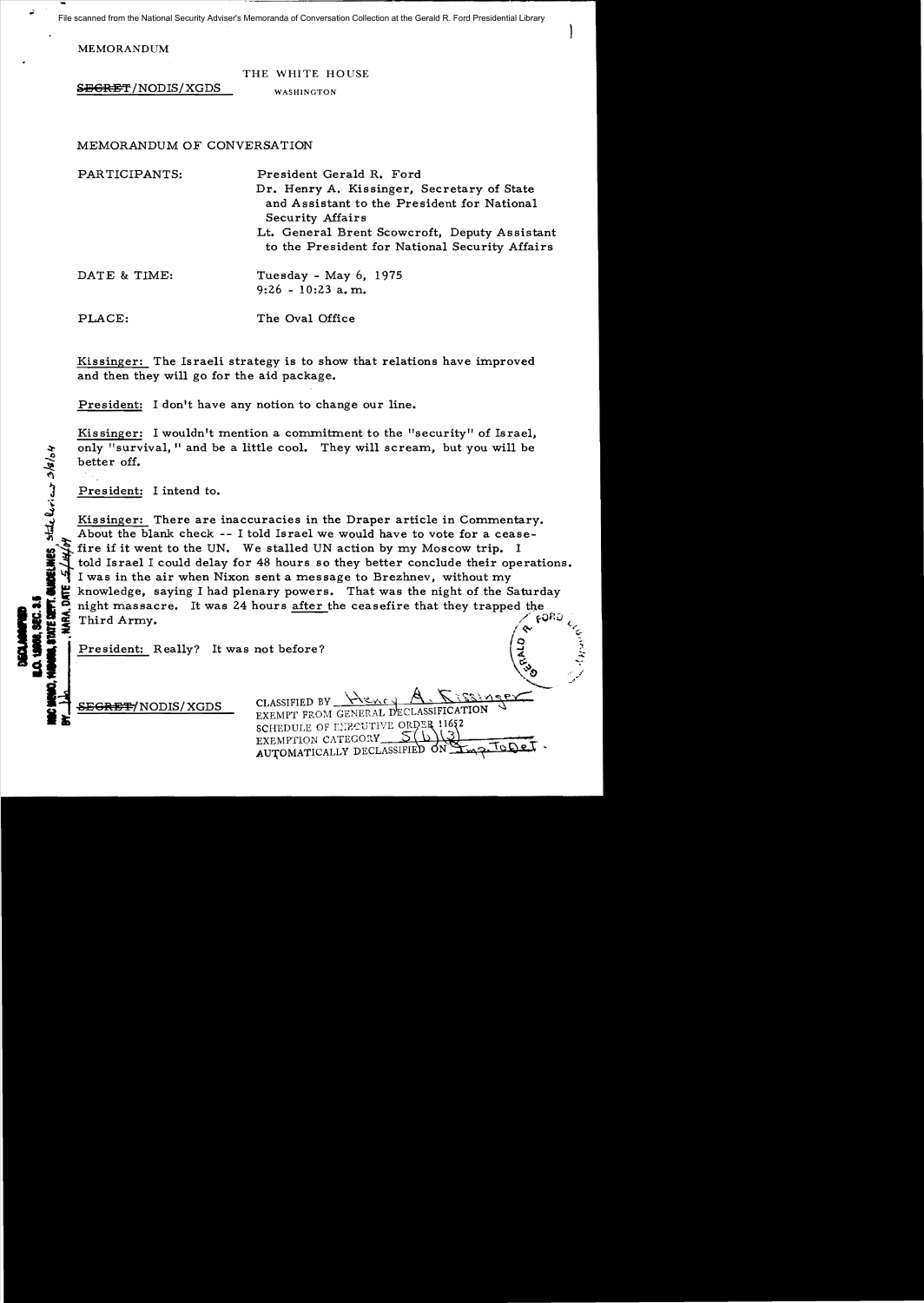## $SEGREF/NODIS/XGDS$  - 2 -

Kissinger: No. That was the key to the crisis. And Schlesinger, who hadn't discovered yet that he was pro-Israeli, wanted to airlift supplies to the Third Army. So we actually got Israel 96 more hours than they had any reason to expect.

President: Wasn't it a pedantic article?

Kissinger: Draper is a writer, an occasional teacher, and passionately Zionist. It is a curious phenomenon - - a former Communist being pro-Israeli and anti-detente.

On the new Ambassador to Israel, Scali is pushing for it. I think he would be bad. I think Toon would be better.

President: What about Geneva?

Kissinger: We could use Porter, Buffum or even Scali,

President: Let's go with Toon, but we should do it right away.

Kissinger: On the whole, I would rather have someone in Geneva we can trust.

Here are the Israeli supply figures. I will get you the dollar values.

President: What do we do on Jordan?

Kissinger: It isn't true that we have stopped shipments to Israel. We have stopped only on high technology items that would represent a major change in the military balance. Israel already has the items Jordan has and these negotiations have been going on for eight months.

President: We obviously haven't neglected them.

Rowling will bleed about Third World cooperation. You should tell him that is fine, but if we leave a vacuum, it will be filled and we first of all must be strong. If Indonesia goes neutral or like South Vietnam, Australia and New Zealand will be screaming for our asses.

President: Did you see the Democrats now saying they wouldn't now cut. the defense budget more than 2 -3 percent?



Ie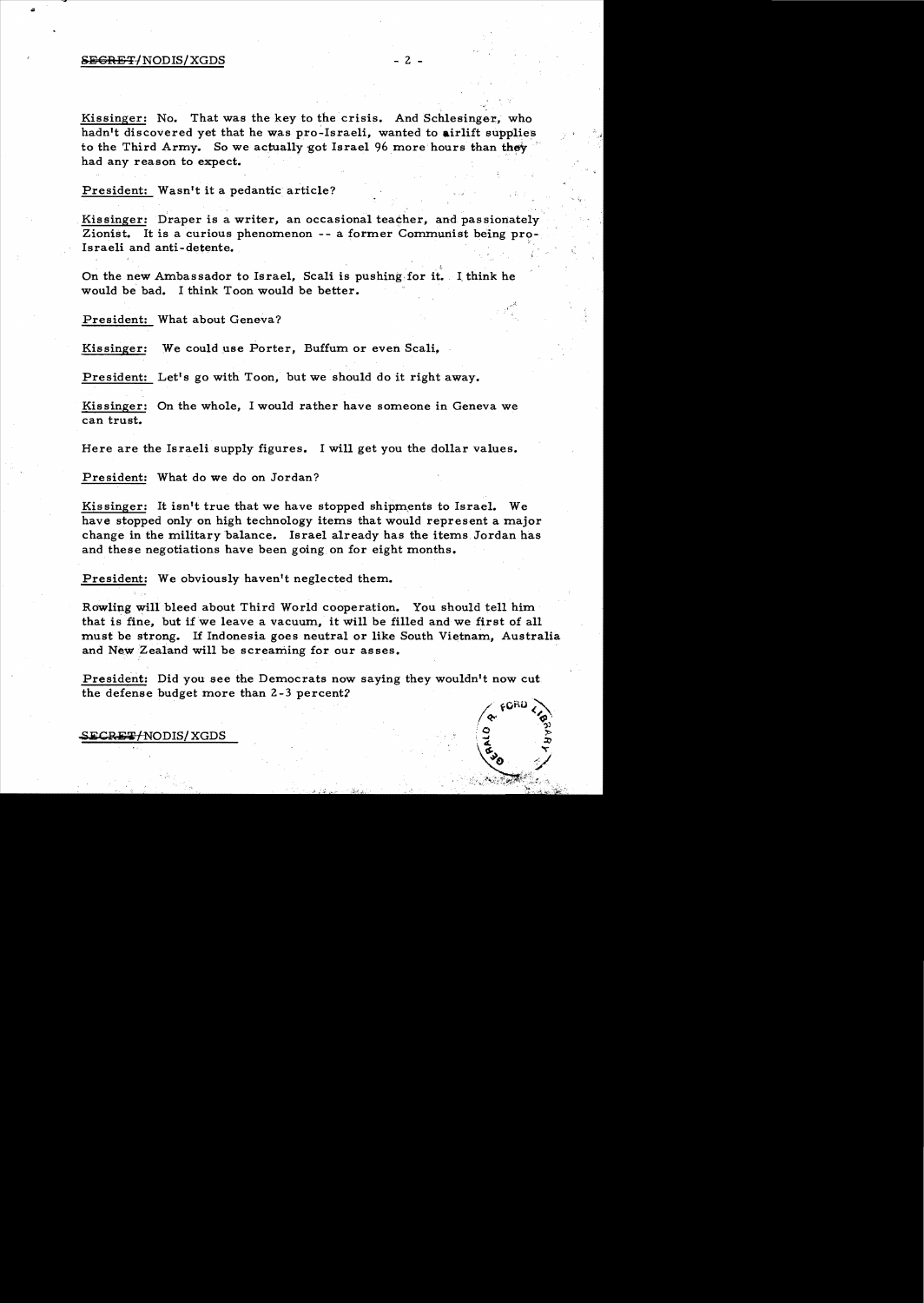## $SECBET/NODIS/XGDS$  - 3 -

<sup>~</sup>"

Kissinger: Yes. Reagan told me he is getting standing applause for being tough. I think the pay dirt is on the right, not the left.

President: Did you see the Charlotte trial acquittal?

Kissinger: I think the mood of the country is changing already.

President: The Nixon shenanigans are one of the stupidest things in political history.

Kissinger: Rowling is,a lost cause. But I would be tough with Whitlam. Tell him we have to build a security structure in Asia based on Japan and China, with the Philippines. I wouldn't mention Taiwan.

With Wilson, I would ask what he thinks about the Middle East, but then be tough, -- don't say it is a crappy proposal but ask for his support.

On CSCE, tell him we are getting a lot of pressure domestically and does he really think we should go through with it? He will plead to you to go through with it.

President: I see reports of the Soviet Union...

Kissinger: Giscard. Say you understand his reasons for not wanting to come, but the American people would never understand meeting with him if he didn't go to NATO.

I have arranged to meet with Gromyko on the 20th at Vienna, and I will go to Berlin on the 21 st for a speech. I will tell them you are planning to go there in connection with the CSCE. Then I'll go to Turkey, then be back here the 24th-25th. Then I'll go to the lEA meeting on the 26th in Paris and meet you in Brussels.

Dobrynin told me they passed the North Vietnamese answer to us. He said he had told Brezhnev not to get involved but Brezhnev sent a strong note to the DRV and he thought it did some good. He complained that we criticized the Soviets who tried to help but haven't criticized the Chinese who didn't lift a finger.

I offered to delay the meeting with Gromyko a month, but he didn't want to. I told him I couldn't discuss the Middle East. He will have a summit date. I said there is no point in a summit unless there is a SALT deal. He agreed and asked for our positions to discuss at my meeting with Gromyko.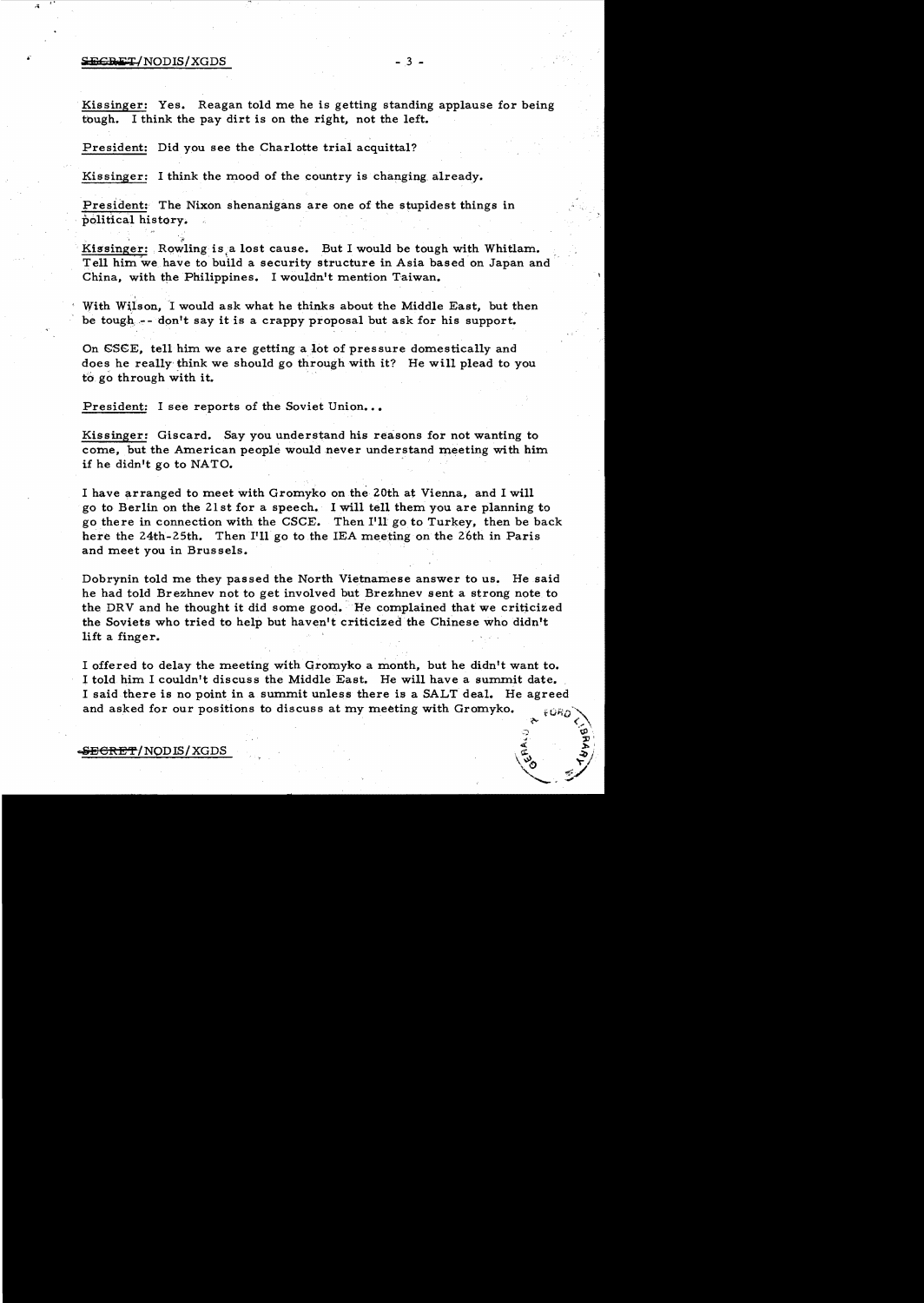$H$  Find Jarkson somtimes,  $H$ uper today 9:26-10:23 AM<br>Jun day VPIR 6 May 25 K I struting is to show that relative home improved \* then they will go for will fathage. I don't homeony notion to change am him 1) I wanthet undertron "serenity" only serured, and In a little cod. They will scream, but join will he better off. 2 internation K Three are increments in Pupe art. Aut a blank check of Told I we would have a vote for a CF of it went & UN. We stalled UN artisin by a Sur trip, & Filt I semill delay for 48 hamme so they better conclude their opens. Lewis in ain cortion Nederst a plusary proven ansyte Bray-That ware myst of Saturdy myst missous. Starces 24 has optime contact that they happed C fat any PRearly ? It was not before? K has That was hey to crises. And Schlee, who hast choconina syst he was pro-I, wantelte autoft supplies to 3 and any, So an actually got I 96 more homes than they had any resourch syperation P Wagent it a perlantie article? K Despio à ce certain, sous concernal Center, passements Ervirot, ffino minos phenomenos prince consta go ling pro I + conti detente. On I Chier, Scali pushing for at. I think he would le bad. I chip Tion wild be better P What wast Gruns K Der condelance pater, Boffman de men Scoti. NOC MEMO, MANIO, STATE DEPT. GUIDELINES State Deviews 3/8/04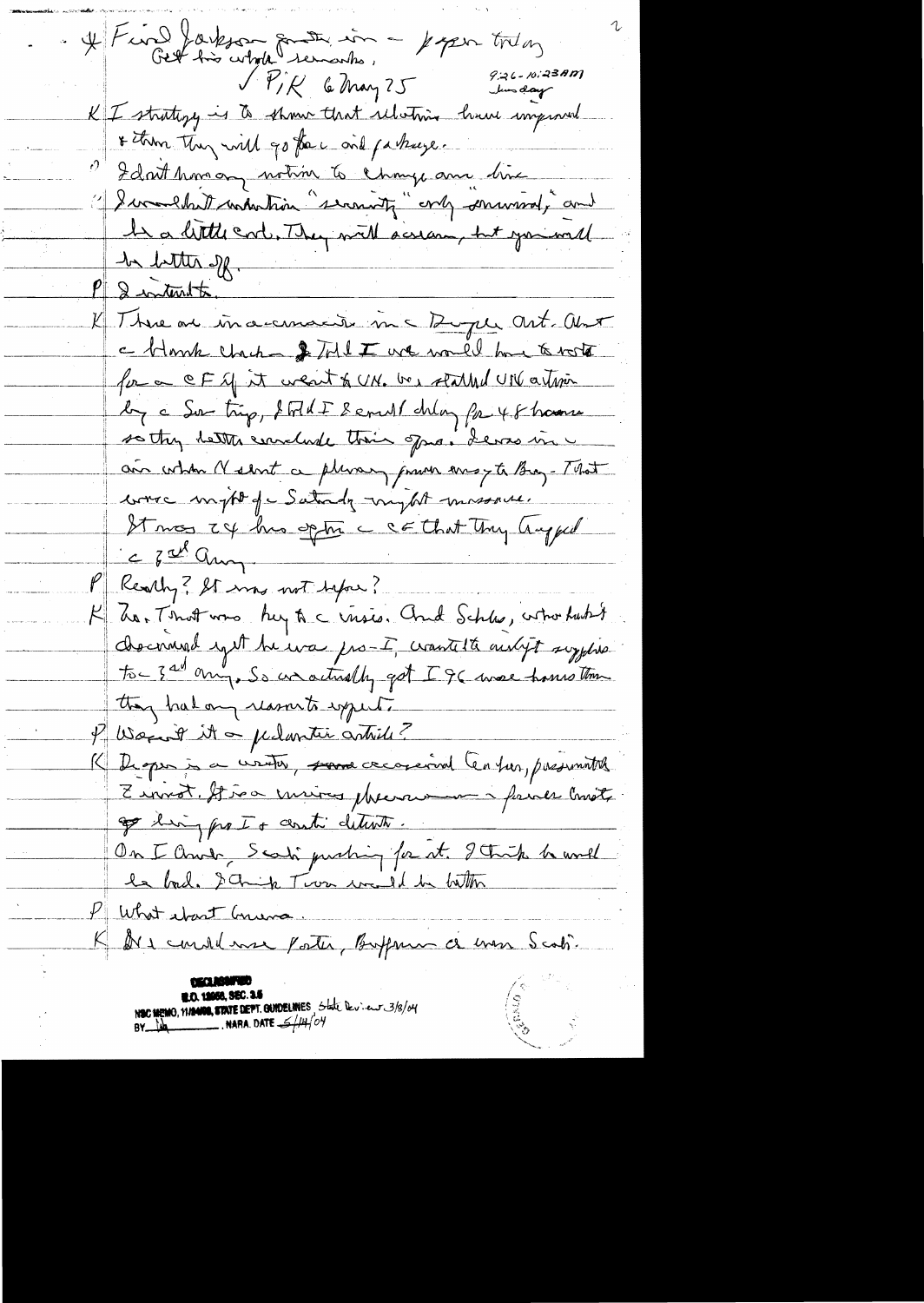1 Cost Terre normandition moving fort. P. Lito go of Toon And we should don't urgent away. K Om a whole, I would watch have rounder in himsto as cometer b'en au cet surphy frame well pel jun Penho. P athat do me do on parlon K I sait time we have thought surprise to I was have stopped only on high tech there express his unapre change. Talsendy has a fordom items + P y these most brev part en fa 8 mai.<br>Routing wire total doubtert of the event loop. Ju should till in that is fine, but if we loans a vocame, it will be filled + me 1st p all mont la strong. If Indonesia que concentra hiberty, au + NZ will be sucaring for our assis. PD rd you sa a Dernes Now saying they wouldn't now ent cly budget more than 2-3% 1/25. Reagan told me de getting standing Jelanse  $\mathcal{L}_{\mathbb{R}^+}$ for sing tough , I think the joy dut is one upon  $x^*$  - left. M Dil jameser Charlotte trial aprilled? K Strik - more for conty at is changing almsh. P Tre Mapa shinaragions sen avec of a stripulat thing in pol boston. K Rowling no a lost course. But I would be Tonyle and whitehor. Till him we have to huild a store earth structure sin Asion Concelar Japan + Chris, cer/c Phil, I wouldn't mention Trainer We flechom I multiple what he thinks about NE, but then for trush - clout say carry project